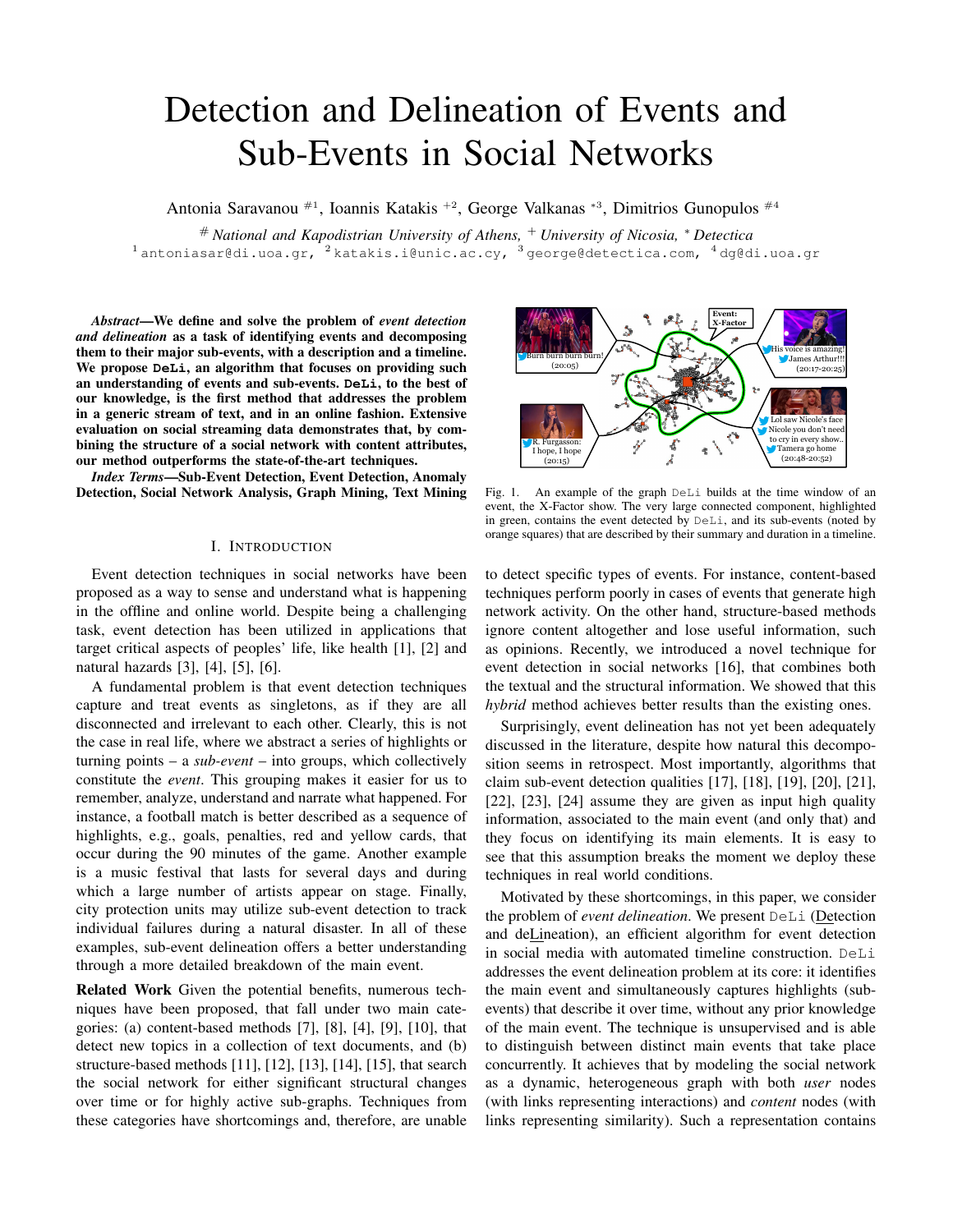

Fig. 2. An overview of the main steps of the DeLi approach.

information about the structure and the content of the network, thereby bringing together the two method categories. Within this graph, (sub-)events are large connected components that DeLi uses in order to provide effective event detection and delineation (see an example in Fig. 1).

### II. PROBLEM DEFINITION

Definition I: A *Snapshot Network* is a dynamic, heterogeneous graph  $G_t = (V_t, E_t)$  with  $V_t$  and  $E_t$  being the nodes and the edges of the graph at time point  $t$ , respectively. The nodes in  $V_t$  are from two disjoint groups; the "*user*" nodes  $V_{u,t}$  and the "*content*" nodes  $V_{c,t}$ . At any t it holds that  $V_t = V_{u,t} \cup V_{c,t}$ and  $V_{u,t} \cap V_{c,t} = \emptyset$ . The edges in  $E_t$  are from three categories; the "*user-user*" edges  $E_{u,u,t}$ , the "*user-content*" edges  $E_{u,c,t}$ and the "*content-content*" edges  $E_{c,c,t}$ . At any t it holds that  $E_t \subseteq V_t \times V_t$ ,  $E_t = E_{u,u,t} \cup E_{u,c,t} \cup E_{c,c,t}$  and the pairwise intersections of  $E_{u,u,t}$ ,  $E_{u,c,t}$  and  $E_{c,c,t}$  are empty.

Definition II: An *Event* Γ is a set of three main parts:

- A representative summary  $R_{\Gamma}$ , describing what happened,
- A time window of duration  $T_{\Gamma} = (T_{\Gamma}^{start}, T_{\Gamma}^{end})$ , and
- A set of sub-events  $S_{\Gamma} = {\gamma_1, \dots, \gamma_N}$  that are *significant*, *distinct* parts of the main event.

A *Sub-Event*  $\gamma$  is similarly defined, but it does not contain lower level events. A sub-event corresponds to a topic that emerges from the data stream, being intensively discussed during a short period, and then gradually fades away. Therefore, it consists of *two* parts: a representative summary  $r<sub>γ</sub>$  and a duration  $t_{\gamma}$ . This makes an event Γ contain the sequence of its sub-events  $\gamma_i = (r_{\gamma_i}, t_{\gamma_i})$ . It holds that  $T_{\Gamma}^{start} \le t_{\gamma_i}^{start} < t_{\gamma_i}^{end} \le t_{\gamma_i}^{end}$  $T_{\Gamma}^{end}$ ,  $\forall \gamma_i \in S_{\Gamma}$ . We note that sub-events are not necessarily sequential, i.e., a sub-event can start while another one is in progress.

Problem Definition [*Event Detection and Delineation*]: *Find all events*  $\Gamma$  *of content network*  $\mathcal{G} = \{G_t | t = 1, \ldots, t_{max}\},$ *where*  $G_t$  *is the snapshot graph at time t.* 

According to this definition, the goal is to identify all discussed events. For each event, we capture:  $i$ ) a representative summary,  $ii)$  the duration (start-end time) and,  $iii)$  its subevents. For each sub-event, we also need description/duration.

#### III. EVENT DETECTION AND DELINEATION

Figure 2 provides a graphic overview of our method. At first, we build the snapshot network  $G_t$  (step 1). *User* and *content* nodes are added, followed by "*user-user*" edges between users that interact and "*user-content*" edges between user and content nodes associated with an action. This network

is quite sparse and there may be conversations about the same topic in disconnected regions. To overcome this issue, we link similar content nodes by computing their pairwise cosine similarity [16]. If a pair exceeds a threshold  $\phi$ , we include the respective "content-content" edge. Experiments for the threshold  $\phi$  are shown in Sec.V. We also speed up the cosine similarity computations via the SimHash algorithm [25].

Much of the content posted in social networks, is either *spam*, e.g., "please, check out my fashion blog", or *repetitions*, such as "happy birthday" wishes. Upon experimentation, we observed that connected components related to such topics include very few user nodes and many more content nodes, typically in a star-like formation. In step 2, we filter out all star-like subgraphs to avoid uninformative conversations.

In step 3, we check whether we have an actual event in the snapshot network.  $G_t$  contains a number of connected components, each of which signifies a discussion over a topic. A *very large* connected component is a good event indicator [16], because it implies an increased interest. Consequently, the problem of event detection maps to the identification of such connected components. Note that this method can detect multiple events in a single time window.

We distinguish event-related conversations from the rest via an anomaly detection approach. In particular, given two thresholds l and  $L, l < L$ , for every time window, we iterate over all of the connected components of  $G_t$ . If the size of a connected component is above  $L$ , it is immediately marked as an event. If its size is below  $l$ , the component is ignored. When the size is between  $l$  and  $L$ , the component has the potential to become an event at the next time window and it is considered as an *event candidate*. With this feature, our algorithm is independent of the way the social network's stream is split.

Sizes  $l$  and  $L$  are automatically computed from the connected components that appear in the streaming content network. Here, we employ a Gaussian-based anomaly detection technique, akin to Grubb's test [26], that is widely used in anomaly and event detection [27], [28]. For a variable  $X$ , with average avg $(X)$  and standard deviation std $(X)$ , the anomaly function is:

$$
h_p(x) = \begin{cases} 1, \text{if } x > p, \text{ where } p = avg(X) + \theta \text{ std}(X) \\ 0, \text{otherwise.} \end{cases}
$$

Here, 1 is anomaly, while 0 is the norm. Threshold  $l$ , and  $h_l$ , is given by considering the sizes of all connected components of  $G_t$ . Threshold L, and  $h<sub>L</sub>$ , is given by the sizes of connected components that are considered anomalous by  $h_l$ .

So far, we have addressed event detection, but not event delineation. For this task, we only consider *content* nodes. We take advantage of the graph structure and utilize the content of the most *central* nodes for the representative summary. Network centrality is a widely used metric that identifies central individuals, key hubs or super-spreaders of diseases. We employ the *betweenness centrality* [29] that ranks nodes according to the number of shortest paths they participate in. **Complexity** The worst-case complexity of  $DeLi$  is  $O(n_c^2 +$  $n_c * m_c$ ), where  $n_c$  is the number of content nodes in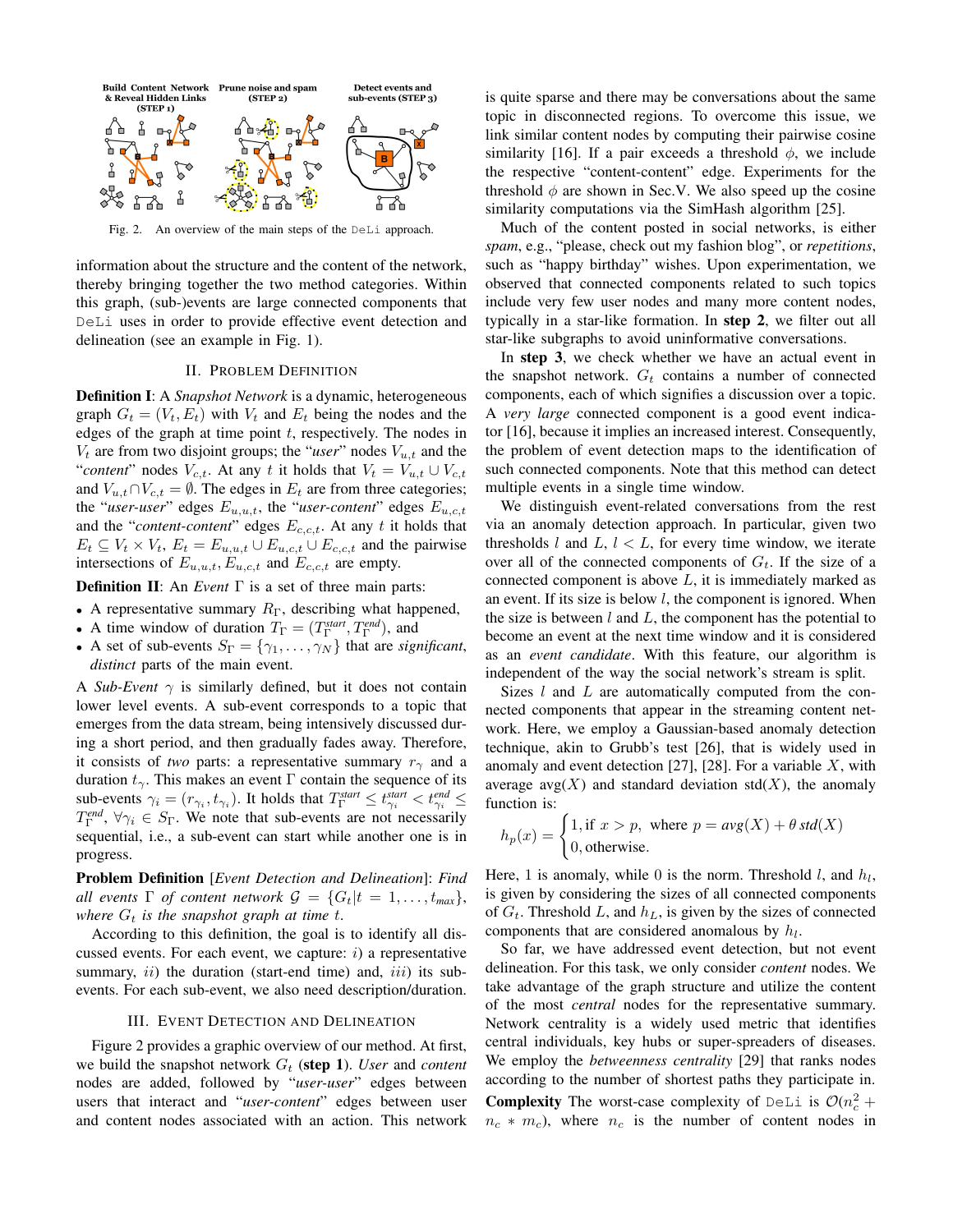TABLE I EVALUATION RESULTS FOR ALL METHODS ON TWITTER DATA

| Method                          | Precision | Recall | F-Score |
|---------------------------------|-----------|--------|---------|
| Act                             | 0.33      | 0.70   | 0.45    |
| <b>Struct</b>                   | 0.28      | 0.87   | 0.42    |
| K-Cores                         | 0.21      | 0.43   | 0.28    |
| $DeLi_{Con}$                    | 0.44      | 0.90   | 0.59    |
| $\text{DeLi}^{\#}_{\text{Con}}$ | 0.48      | 0.32   | 0.38    |
| DeLiTer                         | 0.39      | 0.95   | 0.55    |
| DeLi                            | 0.53      | 0.78   | 0.63    |
| $DeLi$ <sup>#</sup>             | 0.56      | 0.69   | 0.62    |

G. The pairwise similarities yield the first quadratic factor. Betweenness centrality – used for sub-event extraction – runs on content nodes alone, and has a complexity of  $O(n_c * m_c)$ , where  $m<sub>c</sub>$  is the number of edges between content nodes. In practice, SimHash has a better average-case runtime; similarities are only run on event candidates and the connected components for sub-events are sparse.

## IV. EVALUATION: GOALS AND SETUP

We evaluated *DeLi* on a real-world Content Network. We collected geotagged tweets from London through the Twitter Streaming API  $<sup>1</sup>$ , posted between 11/29-12/09/2013. This</sup> resulted in 556K content nodes from 69K user nodes. We extracted ground truth events from Wikipedia<sup>2</sup> and enriched this list with others that were discovered manually.

Evaluation Metrics and Techniques Our time span is split into  $k$  time windows. As a result, our ground truth and methods are represented by binary vectors  $M = \{m_1, \ldots, m_k\}$ , where  $m_i = 1$  if there is an event at time i, or  $m_i = 0$  otherwise. Based on that, we calculate *Precision, Recall* and *F1-Score* to compare the following techniques:

Act: This widely used approach identifies events when an unexpected volume of messages appears. We consider 3-hour segments, as traffic in Twitter differs throughout the day.

Struct: Similar to DeLi, this baseline tracks very large connected components on the network's structure alone. **DeLi**: This is our approach described in Section III.

**DeLi**<sub>Con</sub>: We apply DeLi to a graph of *only* content nodes. This will show the value of including users nodes.

**DeLi**Ter: We use DeLi on a popular text representation in event detection [22], [13]; the *Term Graph*. It contains terms as nodes and edges between terms denote a co-occurrence.

**DeLi**<sup>#</sup> and **DeLi** $_{con}$ <sup>#</sup> are alternative versions of DeLi and  $D$ eLi<sub>Con</sub>, respectively, that employ SimHash (Sec. III).

K-Cores: Current state-of-the-art sub-event detection technique [22] that utilizes the text's structure. We compare with the best performing k-core metric.

Experimental Setup All methods are implemented in Python 2.7 using Network $X<sup>3</sup>$ . K-Cores code was kindly provided by the authors. Experiments were executed on a machine with Intel Core i7 CPU@3.40GHz, 16 GB RAM and 64-bit OS. Reproducibility Datasets and code are available online<sup>4</sup>.

<sup>3</sup>https://networkx.github.io/



Fig. 3. Parameter Study. *Left:* DeLi, with varying  $\theta$  and  $\phi$ . *Right:* DeLi<sup>#</sup>, with varying  $\theta$  and fingerprint size (#bits).

#### V. RESULTS AND DISCUSSION

#### *A. Event Detection*

The results of our comparative study appear in Table I. First, we observe that DeLi has the best overall performance. This underlines the significance of the heterogeneous network representation, which the other techniques do not consider. Nevertheless, our approach performs well even with alternative graph representations, e.g., plain content network ( $D \in \text{Li}_{Con}$ ) and term graph ( $D$ eLi<sub>Ter</sub>). The K-Cores method identified many noisy instances as events (e.g., "happy birthday" messages). We also performed a t-test to evaluate the statistical significance of these results and confirmed ( $p < 0.01$ ) that:  $i)$  DeLi is superior to the best performing baseline Act, and ii) DeLi performs better than its variants. Finally, DeLi<sup>#</sup> shows a minor drop in F1-score, but it drastically reduces the runtime (see Section "Scalability Experiments").

Parameter Study Figure 3 shows the effect of system parameters on performance: On the left, DeLi's F1-score for varied values of  $\theta$  (controls the size of CCs considered as events) and  $\phi$  (cosine similarity threshold). Values close to 0.5 perform better due to the short text in tweets. Naturally, higher values lead to missing events since connected components are not formed. On the right,  $D \in L_1^{\#}$ 's F1-score against  $\theta$  and #bits (the SimHash fingerprint size). A small number of bits seems to suffice. In both cases, large  $\theta$  values decrease performance, due to more false negatives.

Scalability Experiments DeLi is also shown to be considerably faster than K-Cores in Table III. Figure 4 demonstrates (a) the efficiency of DeLi using SimHash when continuously increasing data at each time window (left), (b) a break down of the execution time required by each of  $D \in L_1^{\#}$ 's modules (middle), with similarity links being the most demanding part, and (c) the runtime for a longer time period (up to a year) and total number of tweets (right).



Fig. 4. Scalability Experiments.

<sup>1</sup>https://www.dev.twitter.com/rest/public

<sup>&</sup>lt;sup>2</sup>https://en.wikipedia.org/wiki/Portal:Current\_events

<sup>4</sup>https://www.di.uoa.gr/∼antoniasar/deli/